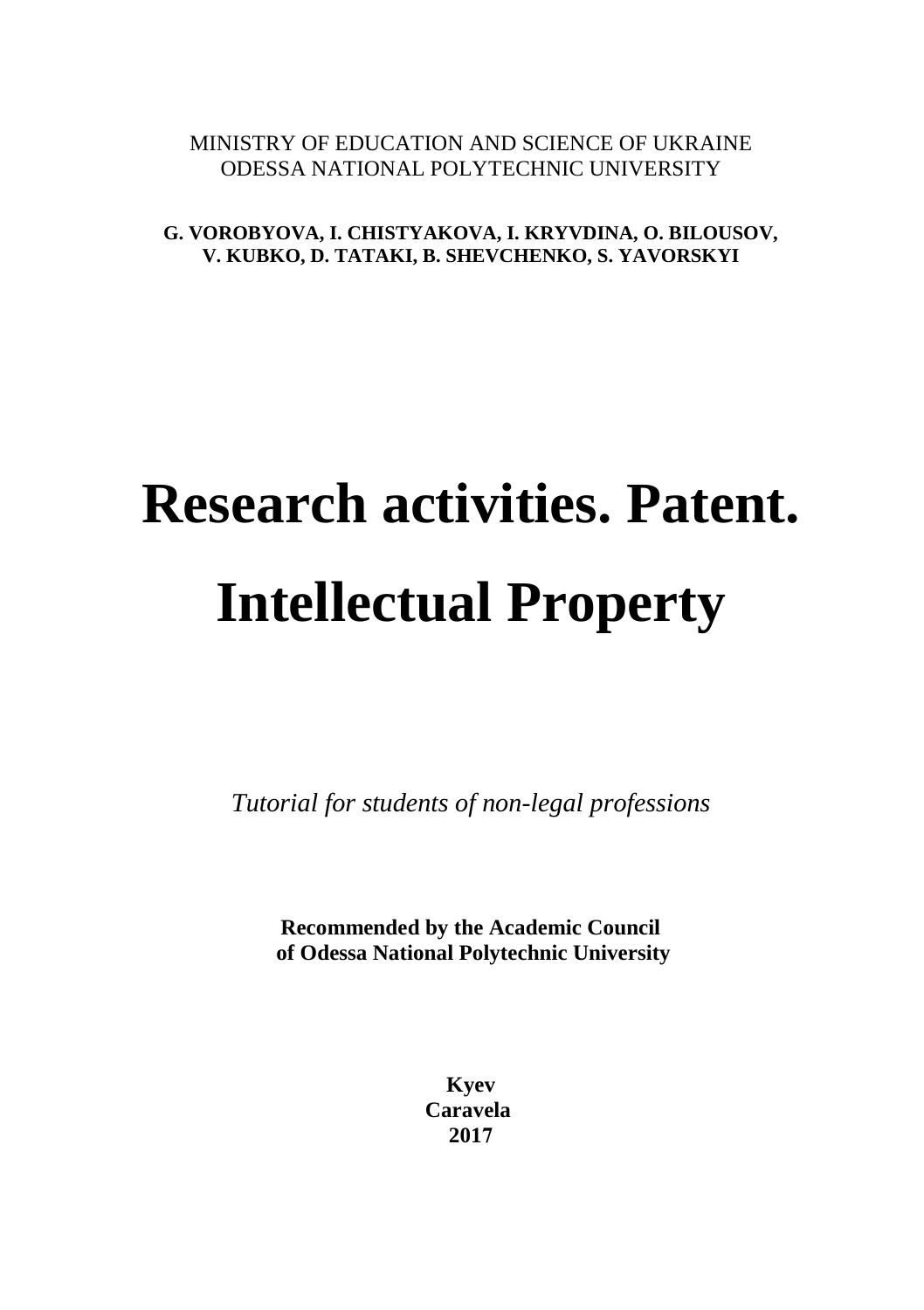#### **УДК 342.727:343(477)(075) ББК 67.404.3я7**

**Griffin granted by the Academic Council of Odessa National Polytechnic University (Protocol № 3 from 08 december 2015 year***)*

#### **Reviewers:**

#### **Maruschak V.,**

Public Administration Doctor, professor, head of department of law and the legislative process of the National Academy of Public Administration under the President of Ukraine;

#### **Lvova E.,**

Ph.D., assistant professor of law and the legislative process of the National Academy of Public Administration under the President of Ukraine.

#### **ISBN 978-966-222-980-6**

**Research activities. Patent. Intellectual Property**: Tutorial for students non-legal professions / G.Vorobyova, I.Chistyakova, I.Kryvdina, O.Bilousov, V.Kubko, D.Tataki, B.Shevchenko, S.Yavorskyi – K .: Caravela,  $2017. - 116$  p.

In the book highlights issues of organization of research work, these basic concepts of science. Considered Patent basics, concepts of intellectual and industrial property rights, copyrights

For students in non-legal specialties of higher educational institutions, graduate students, professors, anyone who studies the basics of scientific work, patent, and intellectual property.

> © G. Vorobyova, I. Chistyakova, I. Kryvdina etc., 201**7** © Caravela, 2017

**ISBN 978-966-222-980-6**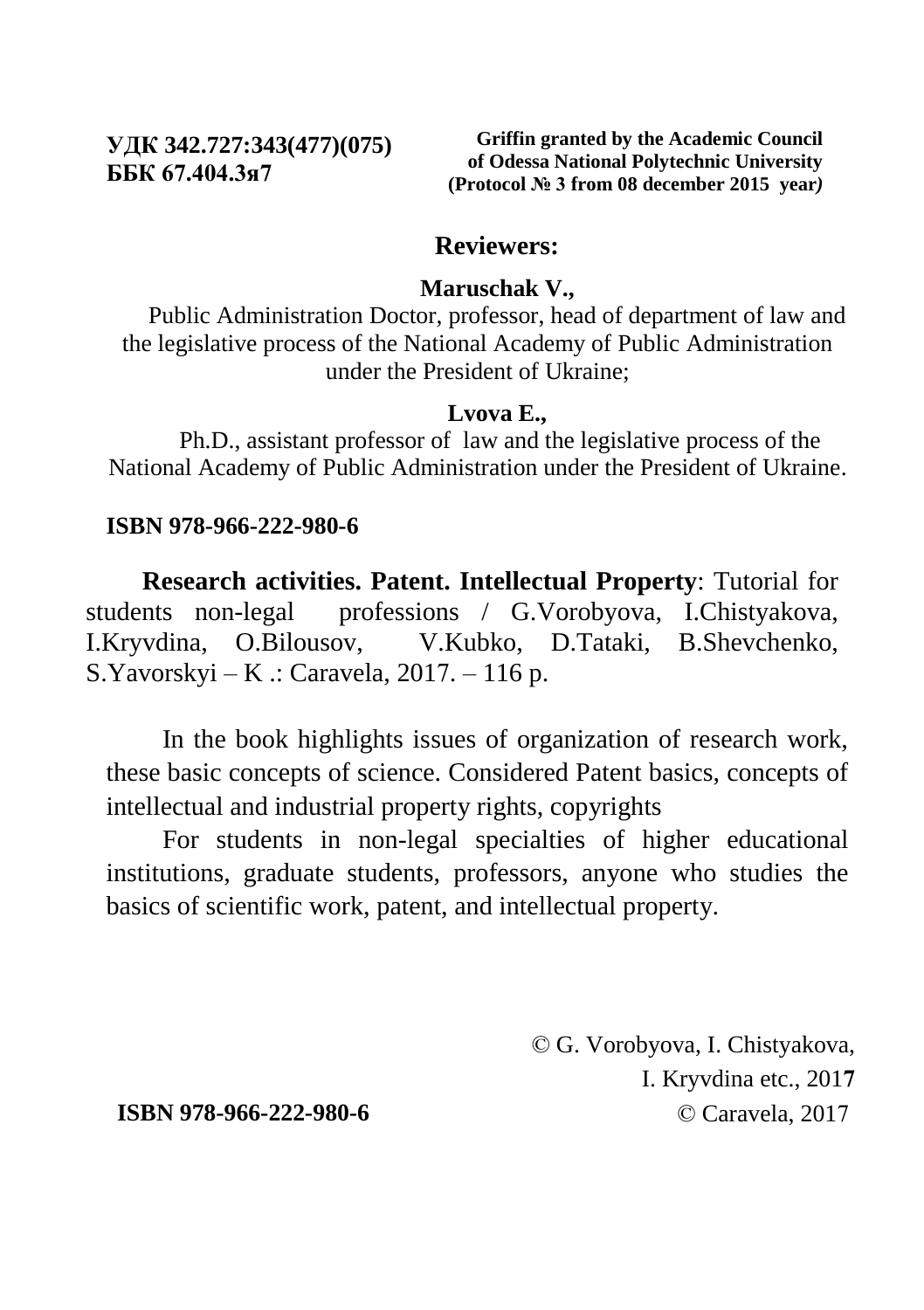### **CONTENTS**

| <b>THEME 1. INTRODUCTION</b>                                 |
|--------------------------------------------------------------|
| 1.1. The emergence of intellectual-property law 7            |
|                                                              |
|                                                              |
| 1.4. The World Trade Organization and intellectual-          |
| <b>THEME 2. PATENT LAW</b>                                   |
|                                                              |
|                                                              |
| 2.3. The European Patent Organization32                      |
| THEME 3. LICENSING OF INTELLECTUAL PROPERTY<br><b>RIGHTS</b> |
|                                                              |
| 3.2. Franchise or Trademark License Agreements (Technology   |
| 3.3. Licensing Executives Society International (LESI)39     |
| <b>THEME 4. TRADEMARK</b>                                    |
|                                                              |
|                                                              |
| 4.3. Madrid - The International Trademark System 47          |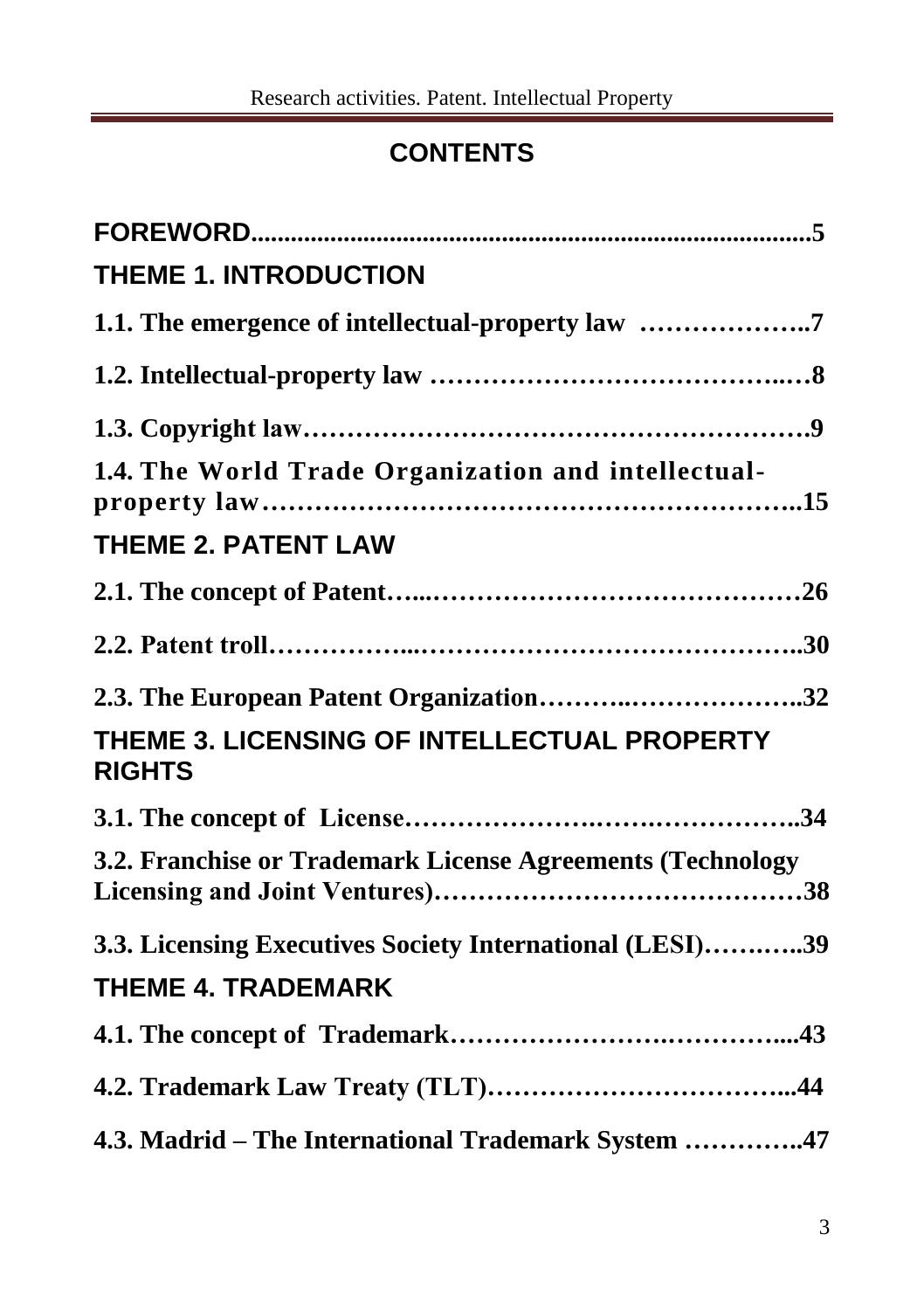Research activities. Patent. Intellectual Property

| <b>THEME 5. TRADE-SECRET LAW</b>                                                      |  |
|---------------------------------------------------------------------------------------|--|
|                                                                                       |  |
|                                                                                       |  |
| THEME 6. SCIENTIFIC AND TECHNICAL ACTIVITIES                                          |  |
|                                                                                       |  |
|                                                                                       |  |
|                                                                                       |  |
| <b>THEME 7. INFORMATION SYSTEMS</b>                                                   |  |
|                                                                                       |  |
| 7.2. Acquiring information systems and services                                       |  |
|                                                                                       |  |
|                                                                                       |  |
|                                                                                       |  |
| THEME 8. THE ECONOMIC CONTRIBUTION OF<br><b>COPYRIGHT-BASED INDUSTRIES IN UKRAINE</b> |  |
| 8.1. Implementation of a State Policy for Copyright and                               |  |
| 8.2. Bringing Ukrainian Legislation into Compliance with                              |  |
|                                                                                       |  |
|                                                                                       |  |
|                                                                                       |  |
|                                                                                       |  |
|                                                                                       |  |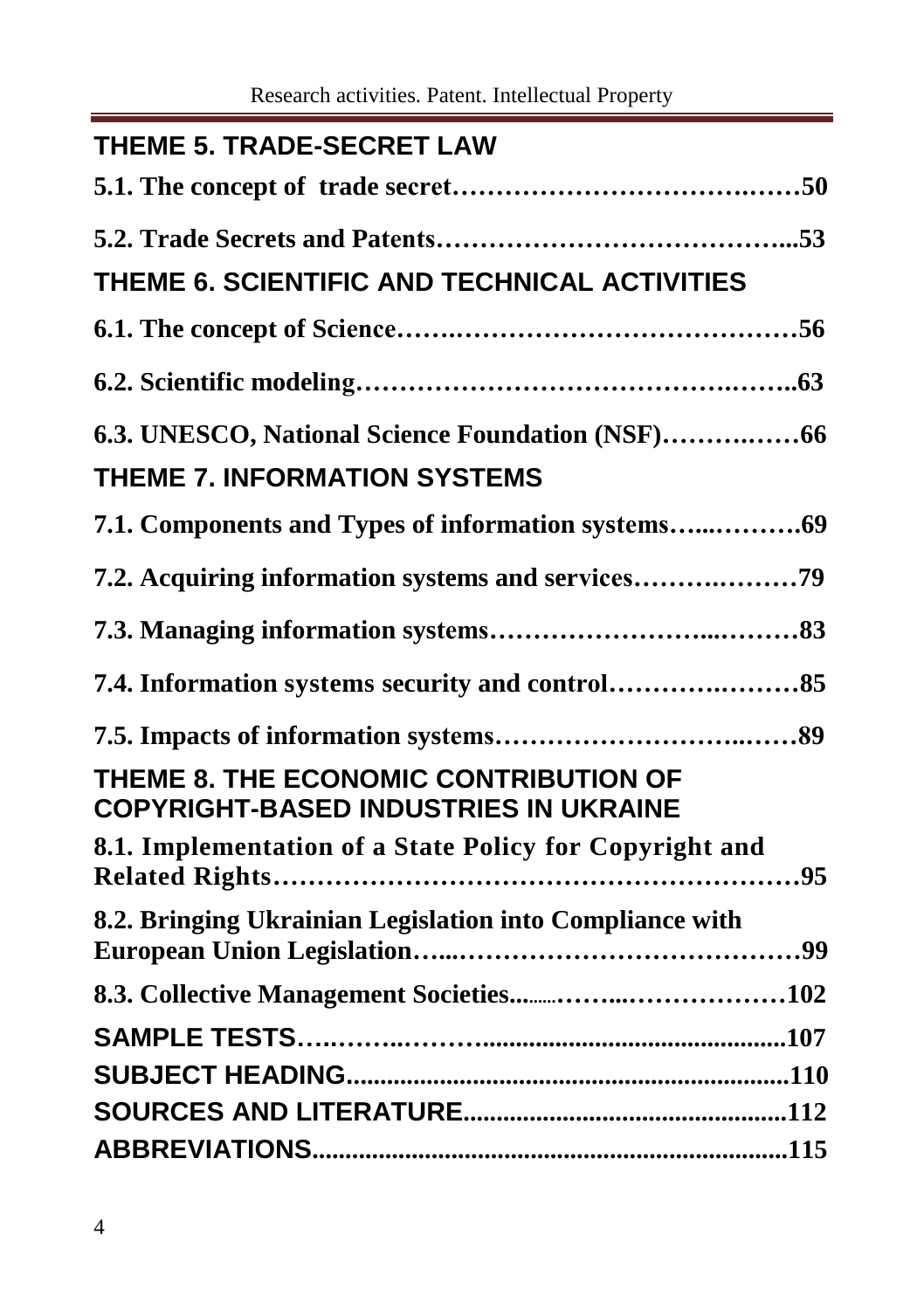#### **FOREWORD**

For the development of Ukrainian statehood, development of Ukrainian society gradual increase in legal activity of citizens, especially young people, making objectively necessary inclusion in the program of training courses in universities such as intellectual property. In terms of building in Ukraine a market economy and a democratic state, the main social value, as stated in its Constitution recognized the man, his life and health, honor and dignity, rights and interests. A person has the right to work, the use of advances in science, art and culture. In this regard, intellectual property rights, particularly industrial property rights, is of particular importance not only as a means of expression, but also as the commercial value. The results of creative activity appear in several ways: as an idea, as a scientific and cultural heritage society, information is material carrier and as property rights arising from the fact of their creation. Intellectual property developed in Ukraine under the doctrine of European intellectual property rights, taking into account the requirements of integration into international organizations and national circumstances and capabilities.

The purpose of discipline is aimed at profound mastering of knowledge that form the worldview of individual rights, legal thinking, legal application of theoretical knowledge in practical situations arising in the field of scientific, patent, intellectual property. An important component is the acquisition of independent work skills needed to further deepen and update legal knowledge that directly generates justice and legal culture specialist.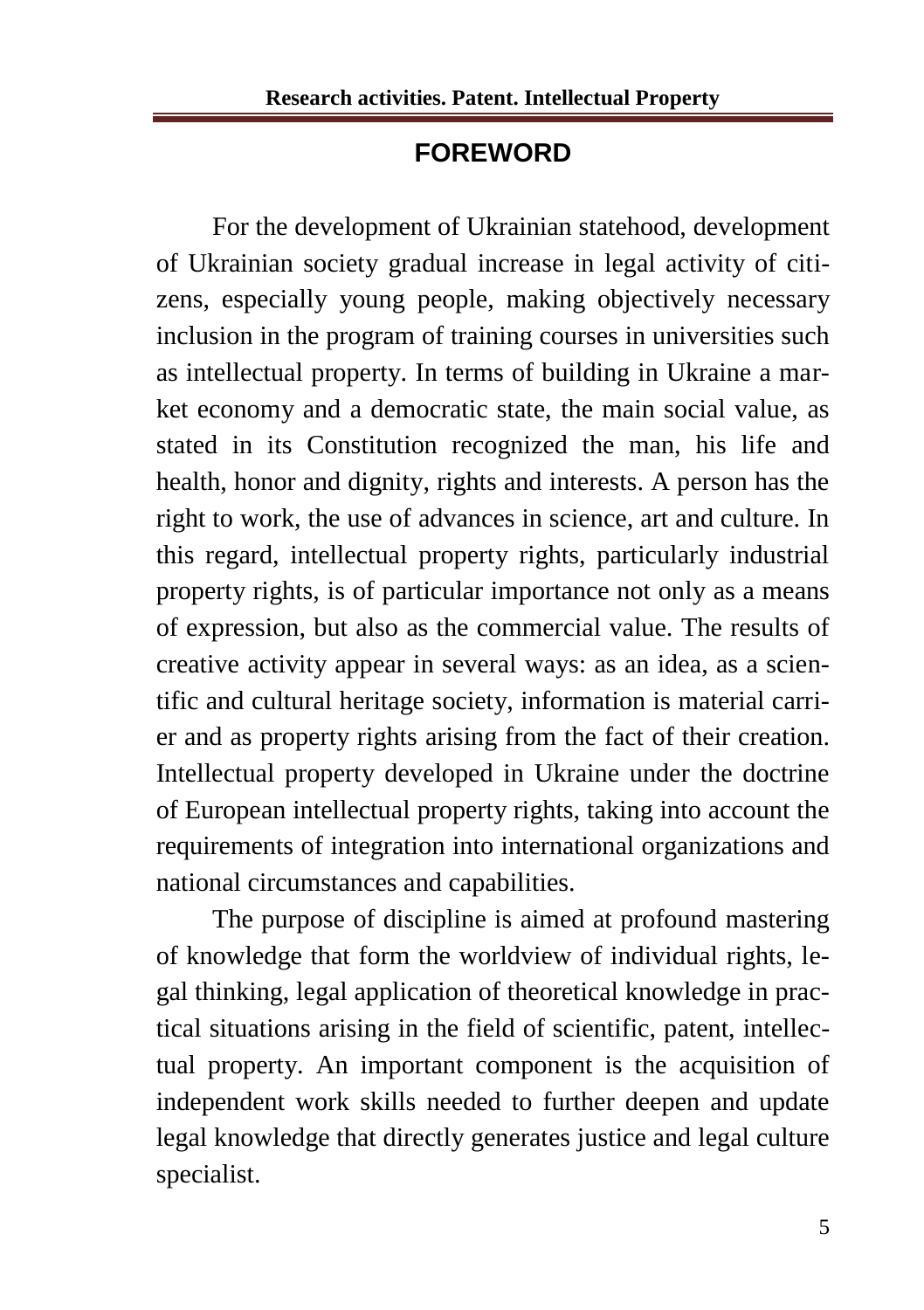#### **Research activities. Patent. Intellectual Property**

The objectives of the course are: to introduce students to the basics of scientific work, patent and intellectual property; highlighting the role of scientific work, patent and intellectual property in the economic and cultural development of society; the use of international and national legal framework in the field of scientific work, patent and intellectual property; developing skills and abilities to implement research activities, and the acquisition, implementation and protection of intellectual property.

The course "Science. Patent. Intellectual property" is one of the final system of legal training students. It summarizes the acquired knowledge in their legal knowledge, distributes them towards understanding that the rules of scientific work, patent, intellectual property in modern conditions play an important role in the regulation of many areas of public life. The course has to target future professionals for a wide application of knowledge in their practice.

The manual is aimed at students of a technical college. Content and course material meets the scientific and methodological developments of Ukrainian scientists in recent years and takes into account the experience of reading course lecturer.

At the end of the book are examples of tests that allow students to control their level of theoretical training. Samples are examples of major problems and their solutions teach students to apply the law correctly in practice and focus in different situations.

The manual prepared by staff of the Department of Law of Odessa National Polytechnic University.